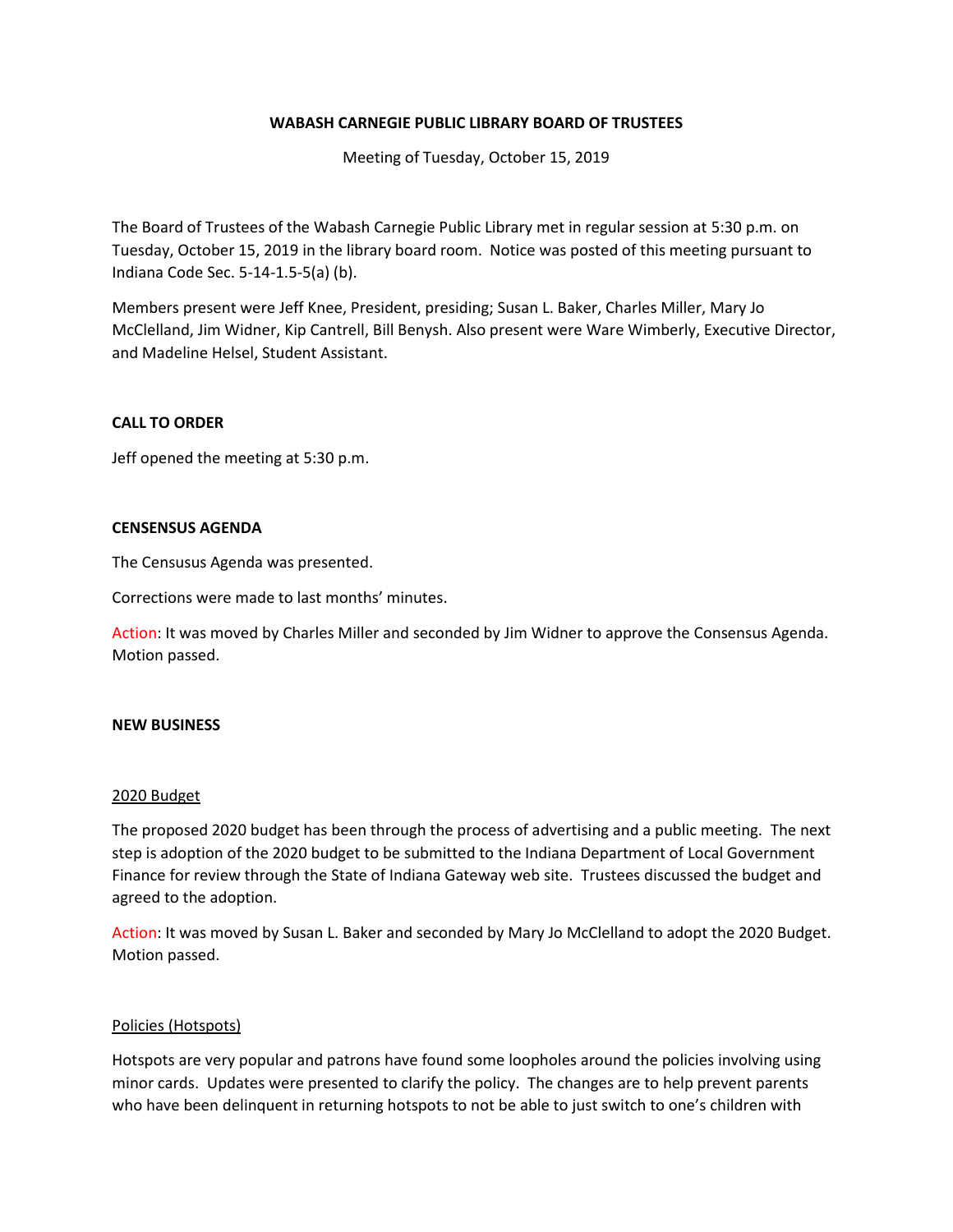cards to check out hotspots. The updates to the policy also allow a patron to bring in an item connected with the Hotspot a grace day if forgotten. Trustees discussed these changes and approved.

Action: It was moved by Mary Jo McClelland and seconded by Charles Miller to approve the policy changes. Motion passed.

## Community Bulletin Board

There hasn't been a policy in place in on the Community Bulletin Board for years. A proposed policy was presented to the Trustees. Trustees discussed and approved it.

Action: It was moved by Susan L. Baker and seconded by Jim Widner to approve the policy for the Community bulletin board. Motion passed.

# Patron Behavior Policy

With routinely disruptive patrons or customers, there is not a set policy that dictates how long a patron is not allowed on the premises, if ever allowed back at all. Behavior such as damaging the property or sexual misconduct would be something that would ban a patron indefinitely but something such as cursing would only be a period of time. It depends a lot on the circumstances involved.

Ware presented a revised Patron Behavior Policy that outlined both steps to be taken along with possible duration of disruptive behavior. Trustees discussed the updated policy and various situations where this could apply. One situation involves disruptive behavior with a patron who has a criminal record on the sexual offender list. The disruptive behavior not related to that background. Ware will talk to the police for clarification if dealing with a person per that background.

Action: It was moved by Charles Miller and seconded by Susan L. Baker to approve the proposed updated Patron Behavior Policy with corrections. Motion passed.

## Long Range Plan 2019 to 2022

Ware asked the state if the Library's Long Range plan could also be the strategic plan. There must be a few things added in order for it to be considered a Long Range plan. Continued professional development of staff is something that was added with the scheduling of continued staff training. The technology that the library has is also something that will also need to be added, and the amount of servers the library has changed to three. The State Library reviewed the Long Range plan with these changes and communicated that filled the requirements for the Long Range Plan for the next 3 years. Trustees discussed the proposed Long Range Plan (2019 to 2020) and approve it.

Action: It was moved by Susan L. Baker and seconded by Charles Miller to accept the Long Range Plan 2019 to 2022. Motion passed.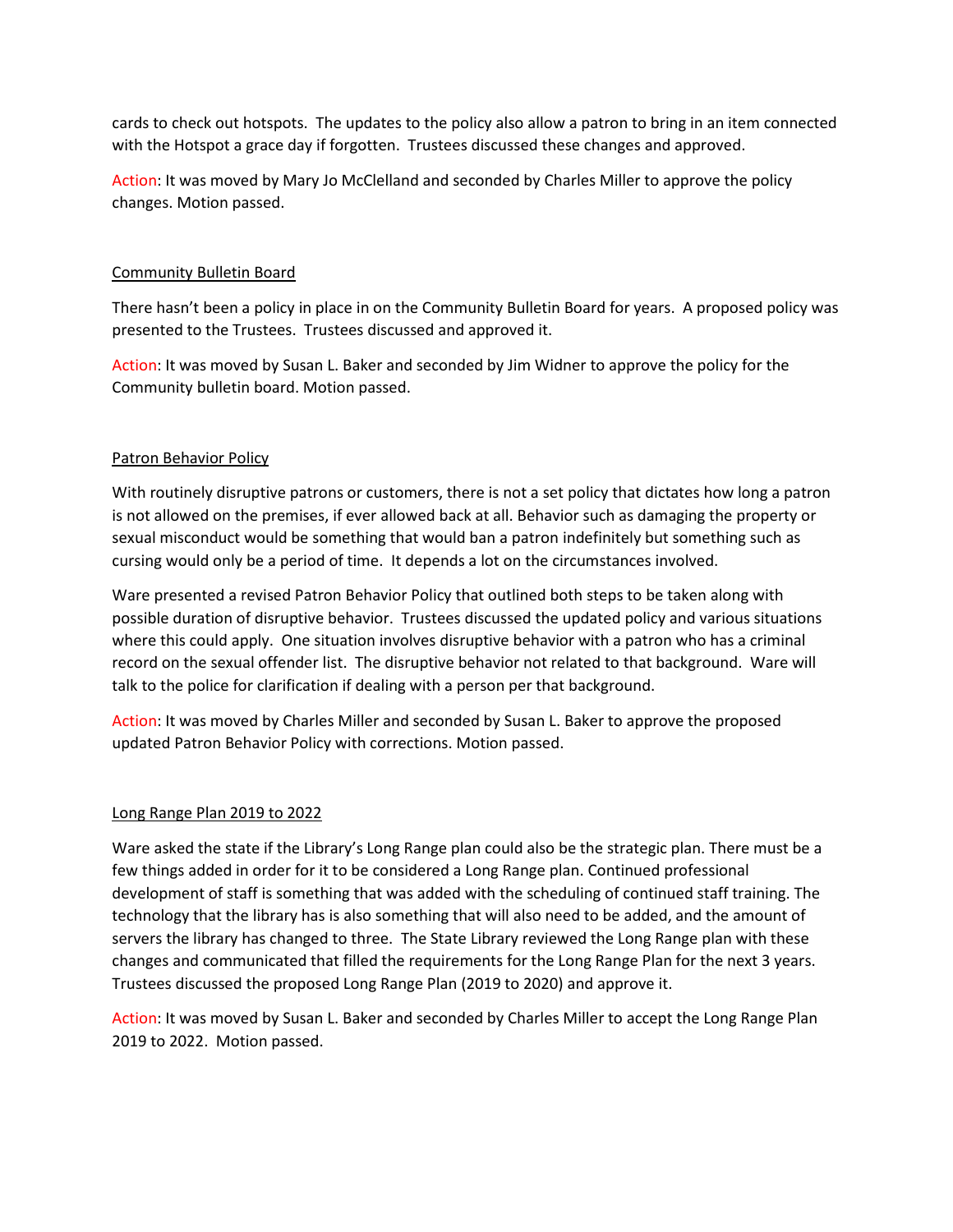### **ADMINISTRATIVE UPDATE**

#### Custodial Position

There is a forthcomg interview lined up for the position with a good candidate.

### **Story Walk**

The StoryWalk has been installed and there has been a lot of publicity for it. There will be a children's program to showcase and introduce the StoryWalk. The stories change monthly.

### Zach Benedict

There has been communication between Zach and Sara. The next step from their discussions is to proceed with a Space Needs Assessment proposal and will be covered more at the November Board Meeting.

### Ian Stallings

Ian Stallings wishes to send a proposal to be a consultant in some manner for any renovation or expansion. Board members voice concern on the price that Stallings would charge for the library. It was recommended that Sara would talk with Stallings and see how that would work with Zach Benedict. Stallings also is with an organization (W.I.A.R.) that connects with artists nationally and internationally based in the Wabash area.

#### Veterans' Day

The library's OPAC system (Polaris) is in need of updating. This will involve the system to be down for a day, which is scheduled November  $11<sup>th</sup>$ , along with staff training. All staff, excluding student assistants, will be required to come.

#### Lights

Ware is working on trying to get the two quotes for LED lighting.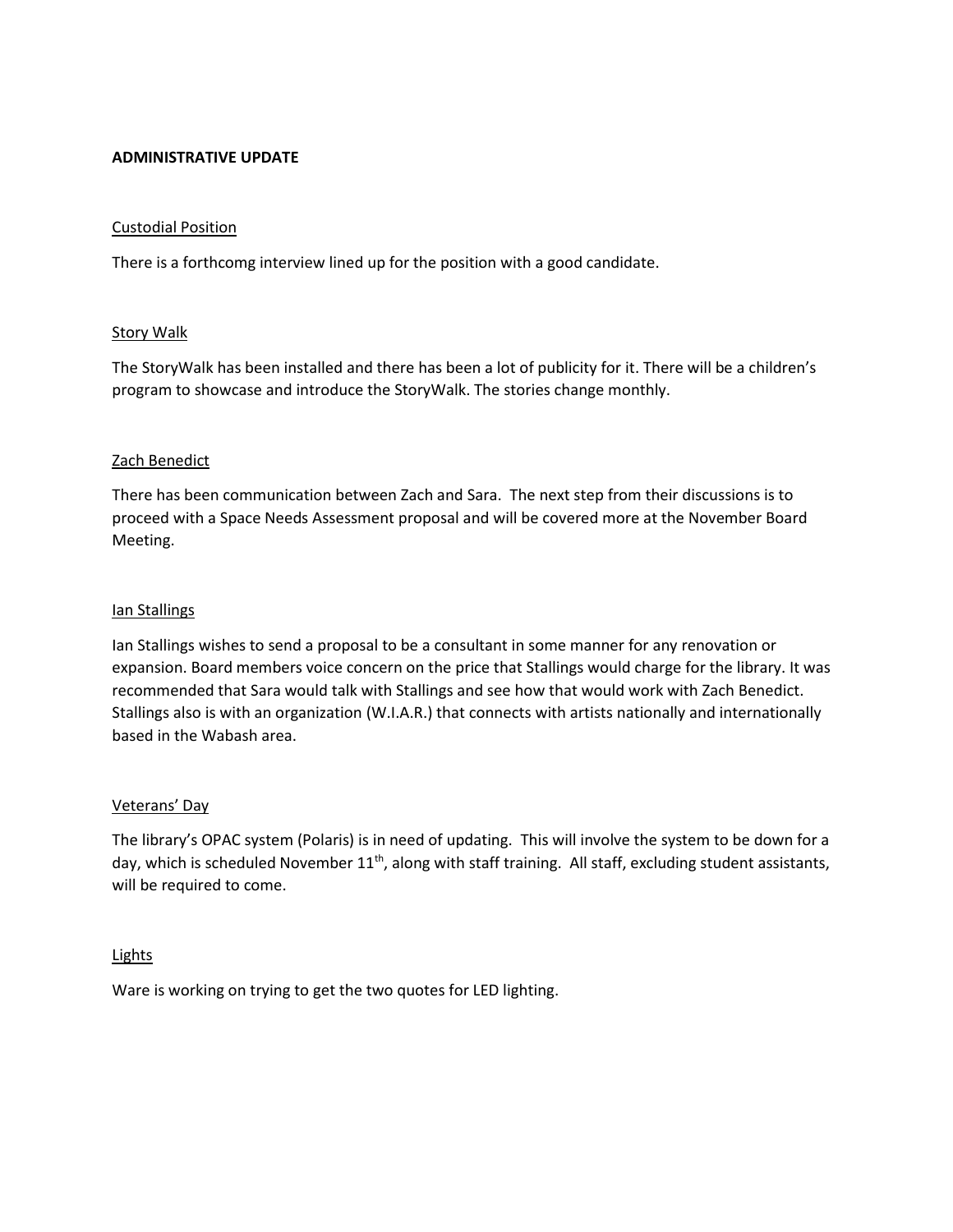## Computers – 2010 Windows

The library received a quote from Intrasect for updating patron computers to Microsoft Office 10 from Microsoft Office 7. Questions were raised on whether the machines can be kept with the software being updated or if the machine itself can't be used any longer.

## Data Bases

The library has added two databases for library patrons (Gale Courses and Chilton (Auto) Library). The Chilton Auto Repair books are no longer in print and are now becoming an online resource. The Gale Courses provides a broad range of online courses for the patrons to utilize.

## Wabash County Christmas Spirit

The Wabash County Christmas Spirit organization had a flyer that stated the library would "offer assistance with online registration through one of their computers if you do not have a home computer." The Wabash County Christmas Spirit leadership did not inform the library of this and calls have been made to clarify what the expectation of the assistance is.

## Trustee Training

The Trustees just had a second training session through the Indiana State Library on unserved areas. Trustees and Directors from other library districts along with a Wabash staff person attended. It seemed to be very informational although not positive on expanding service to underserved areas. The second part of the meeting seemed to be more valuable than the first. It is an uphill battle to get the underserved areas served. Networking existing libraries to add townships is a strategy that was recommended. There also seem to misconceptions on what is "free" in terms of the library's services and pertaining to non-residents. Charles Miller recommends that steps toward this goal only be forwarded after all expenses towards the building project have been made.

## Charles J. Mintz

A photographer, Charles J. Mintz, from Cleveland took pictures of the library for a project pertaining to Carnegie built libraries. He might use those photos for an upcoming publication.

## Plain Dealer

The library is has seen additional front page exposure through the Wabash Plain Dealer. Although not sure why the additional coverage, we welcome the additional publicity.